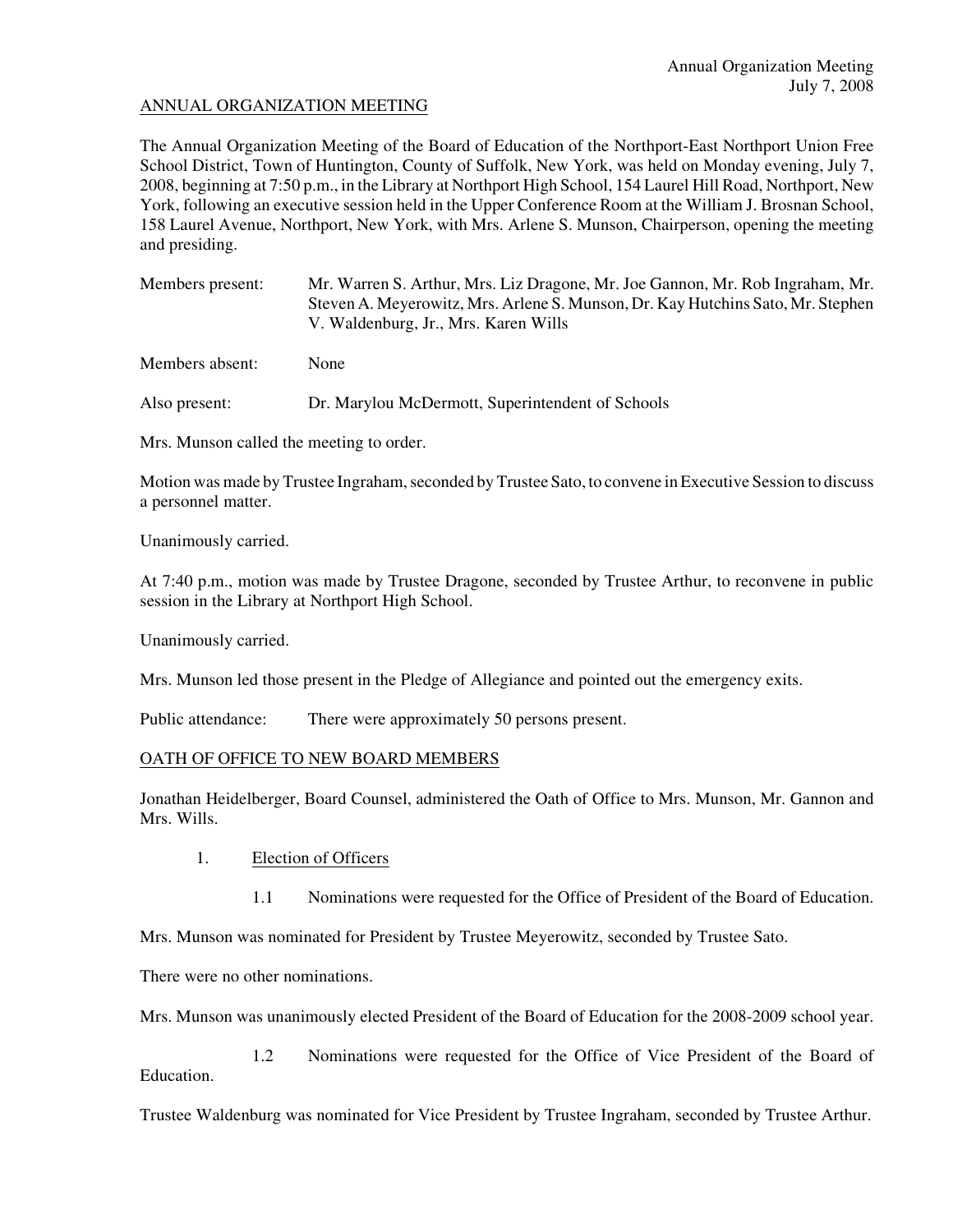There were no other nominations.

Mr. Waldenburg was unanimously elected Vice President of the Board of Education for the 2008-2009 school year.

Motion was made by Trustee Meyerowitz, seconded by Trustee Sato, approving items 2.1 through 2.9 for the 2008-2009 school year, with the exception of 2.3:

#### 2. Appointments

2.1 Beth Nystrom as District Clerk and Donna Quinlivan as Acting District Clerk.

2.2 Marybeth Morea as District Treasurer, Peter Polito as Deputy District Treasurer and Donna Quinlivan as Temporary Alternate Signatory.

2.3 Ingerman Smith, L.L.P., as Board Attorney and Negotiating Attorney.

2.4 Christine Helbock as Claims Auditor.

2.5 Joan Lupo as Purchasing Agent and Lawrence Blake authorized to act as Purchasing Agent in her absence.

# 2.6 Impartial Hearing Officers:

2.6.1 Appointing Laure C. Nolan, Michael Ahearn and Michael Krauthamer as Impartial Hearing Officers to conduct Hearings pursuant to Section 75 of Civil Service Law.

2.6.2 Appointing Vanessa Sheehan, Lawrence Spirn and Jennifer Spirn as Impartial Hearing Officers to conduct hearings pursuant to Section 504 of the Rehabilitation Act of 1973.

# 2.7 Compliance Officers

- 2.7.1 Appointing John Lynch as Section 504 Compliance Officer.
- 2.7.2 Appointing Dr. Terry Bouton as Title IX Compliance Officer.
- 2.8 Appointing the following firms as brokers of record:

. Sammis, Smith and Brush, 125 Froehlich Farm Blvd., Woodbury, NY 11797

- . N.Y.Schools Ins. Reciprocal, 333 Earle Ovington Blvd., Uniondale, NY 11553
- . GCG Risk Management, Inc., 11 Beach Street, 8th Fl., New York, NY 10013
- . Pupil Benefits Plan, Inc., 101 Dutch Meadows Lane, Glenville, NY 12302
- . Fitzharris & Co., P.O. Box 9182, Farmingdale, NY 11735
- . AON Consulting, 300 Jericho Quad., Suite 300, Jericho, NY 11753
- . Kurz Planning, 233 Main St., Huntington, NY 11743
- 2.9 Appointing Bonding Counsel and Financial Advisory Services:

2.9.1 Hawkins Delafield & Wood, LLP, One Chase Manhattan Plaza, NY, NY 10005, as Bonding Counsel

2.9.2 Munistat Services, Inc., 12 Roosevelt Ave., Pt. Jefferson Sta., NY 11776, for Financial Advisory Services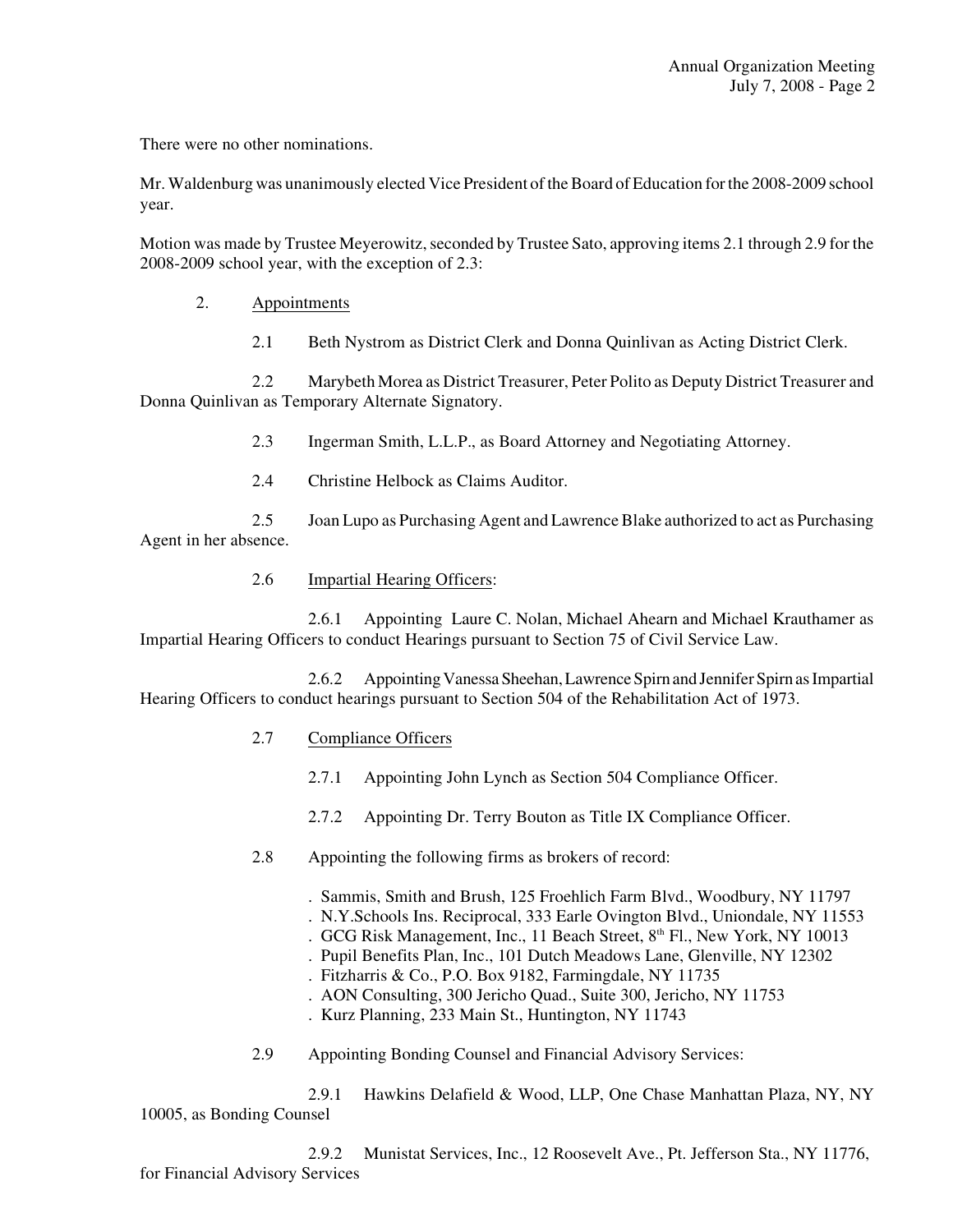Vote on the motion to approve items 2.1 through 2.9, with the exception of 2.3, was unanimously carried by those present.

Motion was made by Trustee Meyerowitz, seconded by Trustee Sato, to approve item 2.3, appointment of Board Attorney and Negotiating Attorney.

Vote on Trustee Meyerowitz' motion:

YES: Mr. Arthur, Mrs. Dragone, Mr. Ingraham, Mr. Meyerowitz, Mrs. Munson, Dr. Sato, Mr. Waldenburg, Mrs. Wills ABSTAIN: Mr. Gannon

Motion passed.

#### 3. Oath of Office to Officers of the Board

Jonathan Heidelberger, Board Counsel, administered the Oath of Office to newly elected President, Mrs. Munson, newly elected Vice President, Mr. Waldenburg, and newly appointed District Clerk, Beth Nystrom.

Motion was made by Trustee Meyerowitz, seconded by Trustee Dragone, to approve items 4 through 26:

#### 4. Designation of Signatories for all School Warrants

Designate the Claims Auditor as the signator for all school warrants.

#### 5. Designation of Depositories for All District Funds

Depositories of the Northport-East Northport Union Free School District, Town of Huntington, Suffolk County, New York were designated as follows:

- 5.1 JP Morgan Chase
- 5.2 Bank of America
- 5.3 Capital One Bank
- 5.4 State Bank of Long Island
- 5.5 Commerce Bank
- 6. Designation of District Newspaper for Legal Advertising

Designating *The Observer* as the official newspaper for district publications and legal notices for the 2008- 2009 school year.

#### 7. Board Meeting Schedule

The Calendar of 2008-2009 Board of Education Meetings was adopted by the Board at its May 12, 2008 meeting.

# 8. Authorization to Publish the Annual Financial Report

Authorizing publication of the Annual Financial Report for the 2007-2008 school year in the official newspaper.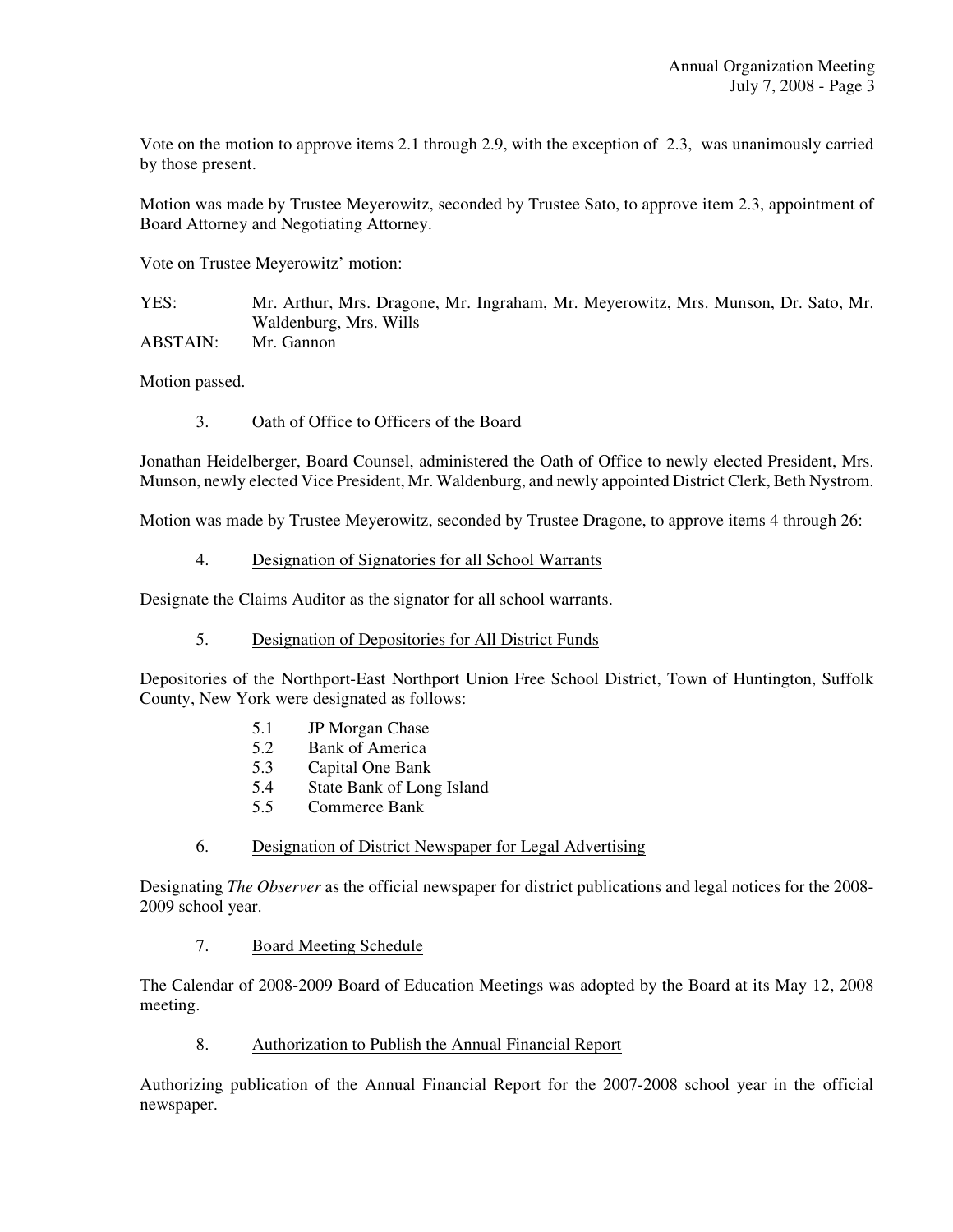# 9. Bond for District Treasurer and Deputy District Treasurer

Authorizing Public Employee Dishonesty insurance in the amount of \$5,000,000 per-loss to include positions of District Treasurer, Deputy District Treasurer and the Temporary Alternate Signatory (district clerk's secretary) for the period July 1, 2008 to June 30, 2009.

# 10. Signatories for District's Bank Accounts and Authorization to Use Facsimile Signatures

10.1 Authorizing the Treasurer, the Deputy District Treasurer in the absence of the Treasurer, the Temporary Alternate Signatory in the absence of the Deputy District Treasurer, and the Vice President of the Board as the signatories for the District's bank accounts.

10.2 Authorizing the use of facsimile imprint of Treasurer's signature in place of hand signature and authorize the Deputy District Treasurer in the absence of the Treasurer, and the Temporary Alternate Signatory in the absence of the Deputy District Treasurer, to use the facsimile imprint of the Treasurer's signature in place of hand signature in the absence of the Treasurer.

10.3 Authorizing the use of facsimile imprint of Vice President of the Board's signature jointly with the Treasurer's imprint on checks over \$50,000 and authorizing the Deputy District Treasurer to use the imprint in the absence of the Treasurer, and authorizing the Temporary Alternate Signatory to use the imprint in the absence of the Deputy District Treasurer.

# 11. Authorization to Reimburse Expenses

Authorizing the Superintendent to approve expenses for staff attendance at conferences, and also for all authorized automobile travel within the District and outside of the District.

# 12. Authorization to Certify Payrolls

Authorizing the Chief School Officer or her designee to certify payrolls each month (Ed. Law 1720, Sec. 2523; Commissioner's Regulation 170.2.)

#### 13. Authorization to Make Transfers

Authorizing the Superintendent of Schools or her designee, in accordance with the regulations of the Commissioner of Education, to make budget transfers between salary codes up to \$25,000, with all transfers in excess of \$25,000 requiring Board of Education approval, and, transfers between all other codes up to \$10,000 with all transfers in excess of \$10,000 requiring Board of Education approval.

# 14. Adoption of List of Religious Holidays

Adopting the attached list of religious holidays for State Aid computation purposes.

# 15. Authorization to Establish Petty Cash Funds

Approving Petty Cash Funds in the amount of \$100 each with the following persons designated to administer these funds for the 2008-2009 school year:

| Ms. Barbara Falotico, Principal | <b>Bellerose Avenue School</b> |
|---------------------------------|--------------------------------|
| Ms. Joan Baltman, Principal     | Fifth Avenue School            |
| Ms. Anne Whooley, Principal     | Dickinson Avenue School        |
| Mr. Michael Genovese. Principal | Norwood Avenue School          |
| Ms. Sabina Larkin, Principal    | Ocean Avenue School            |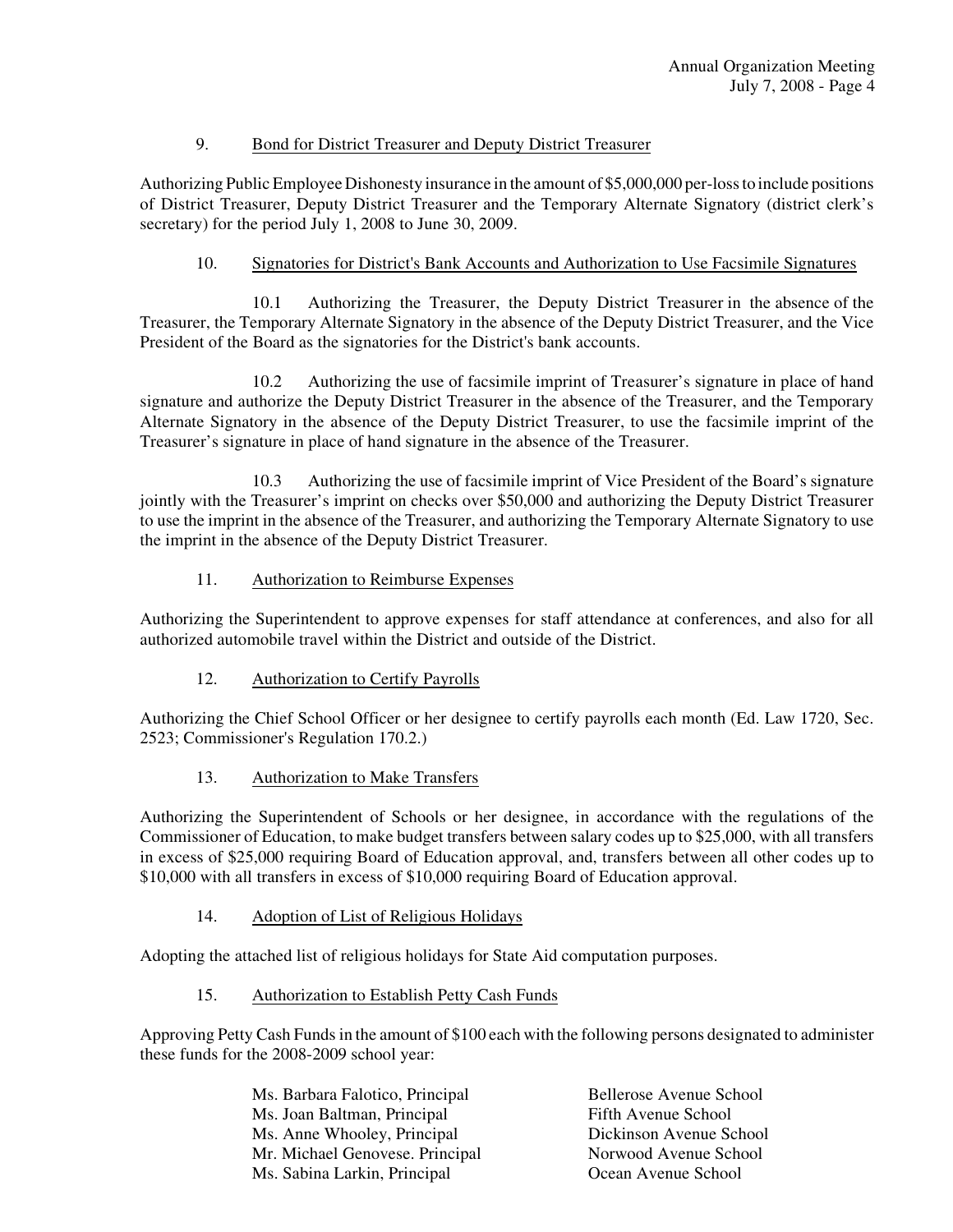Mr. Jeffrey Haubrich, Principal Pulaski Road School Ms. Joanne Kroon, Principal East Northport Middle School Mr. Thomas Heinegg, Principal Northport Middle School Ms. Irene McLaughlin, Principal Northport High School<br>Ms. Beth Nystrom District Clerk, Board of

District Clerk, Board of Education

16. Signatories for Federal Projects

Appointing for the 2008-2009 school year, Dr. Marylou McDermott, Superintendent of Schools, as the authorized representative and official of Northport-East Northport Union Free School District, to submit applications and make claims for Federal Funds under all applicable Federal laws as may be required, with the Assistant Superintendent for Instruction and Administration, as alternate.

# 17. Designation of Signator for Tax Anticipation Notes

The Board President was designated as the signator for the single manual signature required on Tax Anticipation Notes or, as designated by the President, the Vice President, or the District Clerk.

#### 18. Appointment of School Physicians

Doctors of North Suffolk Medical Associates was appointed by the Board of Education as the School Physician for 2008-2009 and the Board President was authorized to execute a contract to this effect.

19. Athletic Trainer

Appointing Shawn Scattergood as the District's Athletic Trainer.

20. Records Access Officer

Beth Nystrom was appointed as the Records Access Officer.

21. Records Management Officer

Robert Lorenz was appointed as the Records Management Officer.

22. Asbestos Designee

Anthony Resca was appointed as the Asbestos Designee.

23. Census Enumerator

John Lynch was appointed as the Census Enumerator.

24. Residency of Students Designees

Appointing the Superintendent and the Assistant Superintendent of Pupil Services as the Board's official designees for determining residency of students.

25. School Related Transportation

The Superintendent of Schools was authorized to transport in her personal vehicle persons involved with the conduct of school business, e.g., students, staff, Board Members, and community members.